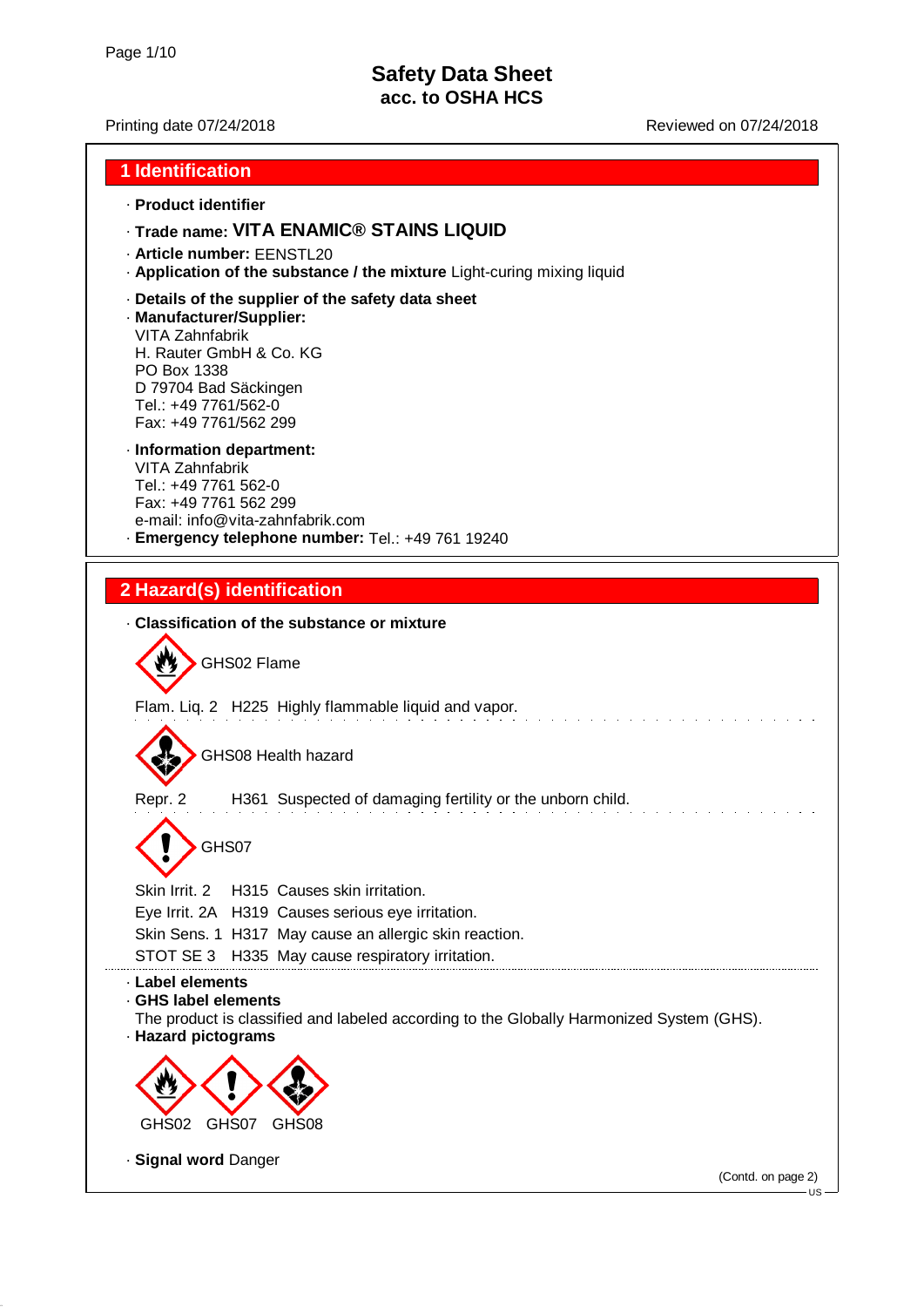Printing date 07/24/2018 **Printing date 07/24/2018** 

## **Trade name: VITA ENAMIC® STAINS LIQUID**

(Contd. of page 1)

|                               |                                                                                                     | (Contd. of page 1) |
|-------------------------------|-----------------------------------------------------------------------------------------------------|--------------------|
|                               | · Hazard-determining components of labeling:                                                        |                    |
| methyl methacrylate           |                                                                                                     |                    |
|                               | Diphenyl(2,4,6-trimethylbenzoyl)phosphinoxide                                                       |                    |
|                               | aromatic urethane acrylate                                                                          |                    |
| · Hazard statements           |                                                                                                     |                    |
|                               | Highly flammable liquid and vapor.                                                                  |                    |
| Causes skin irritation.       |                                                                                                     |                    |
|                               | Causes serious eye irritation.                                                                      |                    |
|                               | May cause an allergic skin reaction.<br>Suspected of damaging fertility or the unborn child.        |                    |
|                               | May cause respiratory irritation.                                                                   |                    |
|                               | · Precautionary statements                                                                          |                    |
|                               | Keep away from heat/sparks/open flames/hot surfaces. - No smoking.                                  |                    |
|                               | Use explosion-proof electrical/ventilating/lighting/equipment.                                      |                    |
|                               | If on skin (or hair): Take off immediately all contaminated clothing. Rinse skin with water/shower. |                    |
|                               | If in eyes: Rinse cautiously with water for several minutes. Remove contact lenses, if present and  |                    |
|                               | easy to do. Continue rinsing.                                                                       |                    |
| Store locked up.              |                                                                                                     |                    |
|                               | Dispose of contents/container in accordance with local/regional/national/international regulations. |                    |
| · Classification system:      |                                                                                                     |                    |
|                               | · NFPA ratings (scale 0 - 4)                                                                        |                    |
|                               | Health $= 2$                                                                                        |                    |
|                               | $Fire = 3$                                                                                          |                    |
|                               | Reactivity = $0$                                                                                    |                    |
|                               | - HMIS-ratings (scale 0 - 4)                                                                        |                    |
| <b>HEALTH</b><br>$\vert$ 2    | Health $= 2$                                                                                        |                    |
| 3 <br><b>FIRE</b>             | Fire $=$ 3                                                                                          |                    |
| <b>REACTIVITY</b> 0           | Reactivity = $0$                                                                                    |                    |
|                               |                                                                                                     |                    |
| . Other hazards               |                                                                                                     |                    |
|                               | · Results of PBT and vPvB assessment                                                                |                    |
| · PBT: Not applicable.        |                                                                                                     |                    |
| $\cdot$ vPvB: Not applicable. |                                                                                                     |                    |
|                               |                                                                                                     |                    |
|                               | 3 Composition/information on ingredients                                                            |                    |
|                               |                                                                                                     |                    |
|                               | - Chemical characterization: Mixtures                                                               |                    |
|                               | · Description: Liquid based on methacrylate acid ester, containing an activator                     |                    |
|                               | · Dangerous components:                                                                             |                    |
|                               | 80-62-6 methyl methacrylate                                                                         | 25-50%             |
|                               | aromatic urethane acrylate                                                                          | 25-50%             |
|                               | 75980-60-8 Diphenyl(2,4,6-trimethylbenzoyl)phosphinoxide                                            | $≤2.5%$            |
|                               |                                                                                                     |                    |

· **Additional information:** For the wording of the listed hazard phrases refer to section 16.

## **4 First-aid measures**

· **Description of first aid measures**

· **General information:** Immediately remove any clothing soiled by the product.

### · **After inhalation:**

Supply fresh air and to be sure call for a doctor.

(Contd. on page 3)

US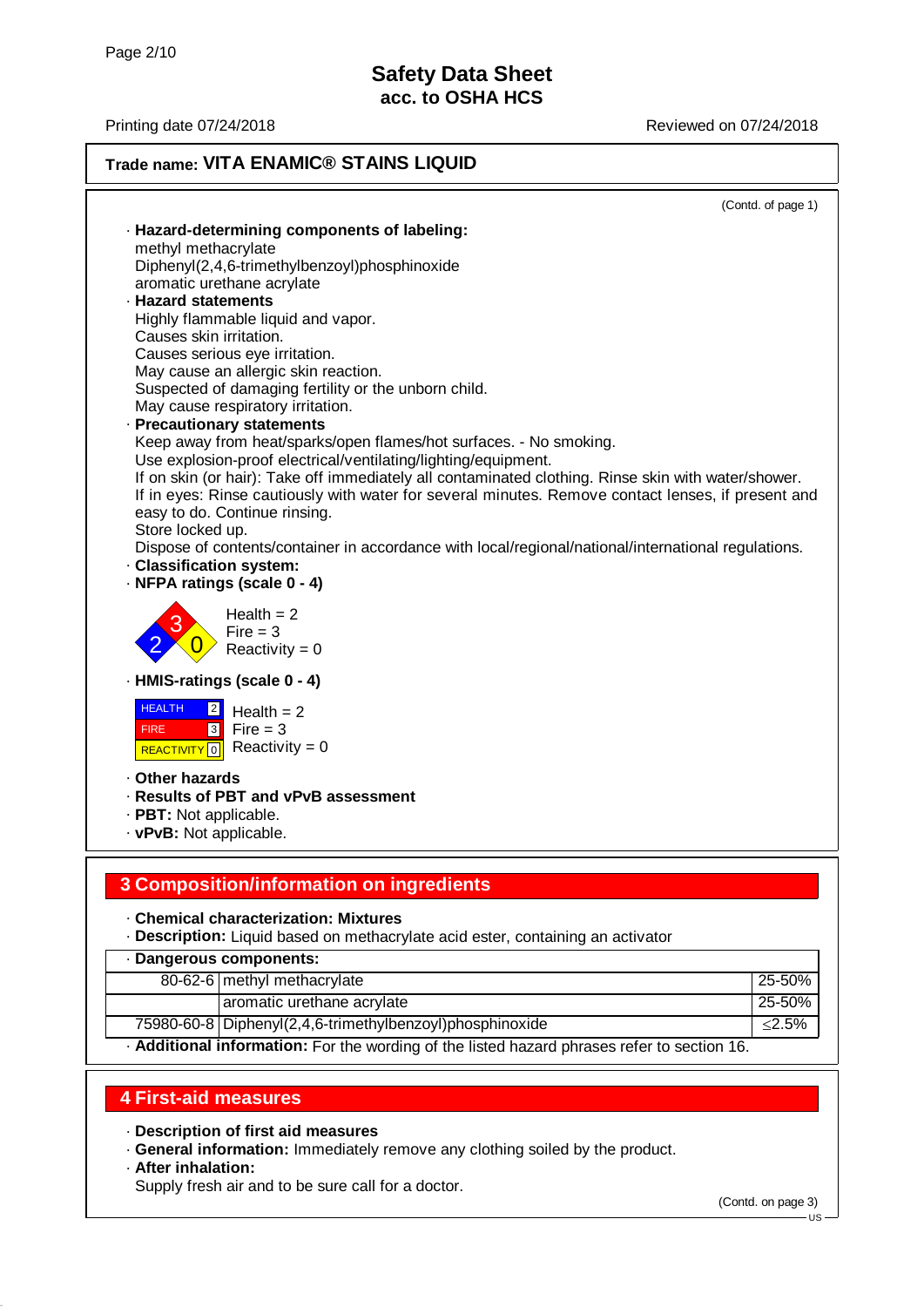US

## **Trade name: VITA ENAMIC® STAINS LIQUID**

(Contd. of page 2) In case of unconsciousness place patient stably in side position for transportation. · **After skin contact:** Immediately wash with water and soap and rinse thoroughly. If skin irritation continues, consult a doctor. · **After eye contact:** Rinse opened eye for several minutes under running water. Then consult a doctor. · **After swallowing:** Do not induce vomiting. Call a doctor immediately. · **Information for doctor:** · **Most important symptoms and effects, both acute and delayed** No further relevant information available. · **Indication of any immediate medical attention and special treatment needed** No further relevant information available. **5 Fire-fighting measures** · **Extinguishing media** · **Suitable extinguishing agents:** CO2, extinguishing powder or water spray. Fight larger fires with water spray or alcohol resistant foam. · **For safety reasons unsuitable extinguishing agents:** Water with full jet · **Special hazards arising from the substance or mixture** No further relevant information available. · **Advice for firefighters** · **Protective equipment:** No special measures required. · **Additional information** Collect contaminated fire fighting water separately. It must not enter the sewage system. **6 Accidental release measures** · **Personal precautions, protective equipment and emergency procedures** Avoid contact with skin and eyes. Keep away from ignition sources Wear protective equipment. Keep unprotected persons away. · **Environmental precautions:** Prevent seepage into sewage system, workpits and cellars. Do not allow to enter sewers/ surface or ground water. · **Methods and material for containment and cleaning up:** Absorb with liquid-binding material (sand, diatomite, acid binders, universal binders, sawdust). Dispose contaminated material as waste according to item 13. Ensure adequate ventilation. **Reference to other sections** See Section 7 for information on safe handling. See Section 8 for information on personal protection equipment. See Section 13 for disposal information. · **Protective Action Criteria for Chemicals** · **PAC-1:** 80-62-6 methyl methacrylate 17 ppm · **PAC-2:** 80-62-6 methyl methacrylate 120 ppm (Contd. on page 4)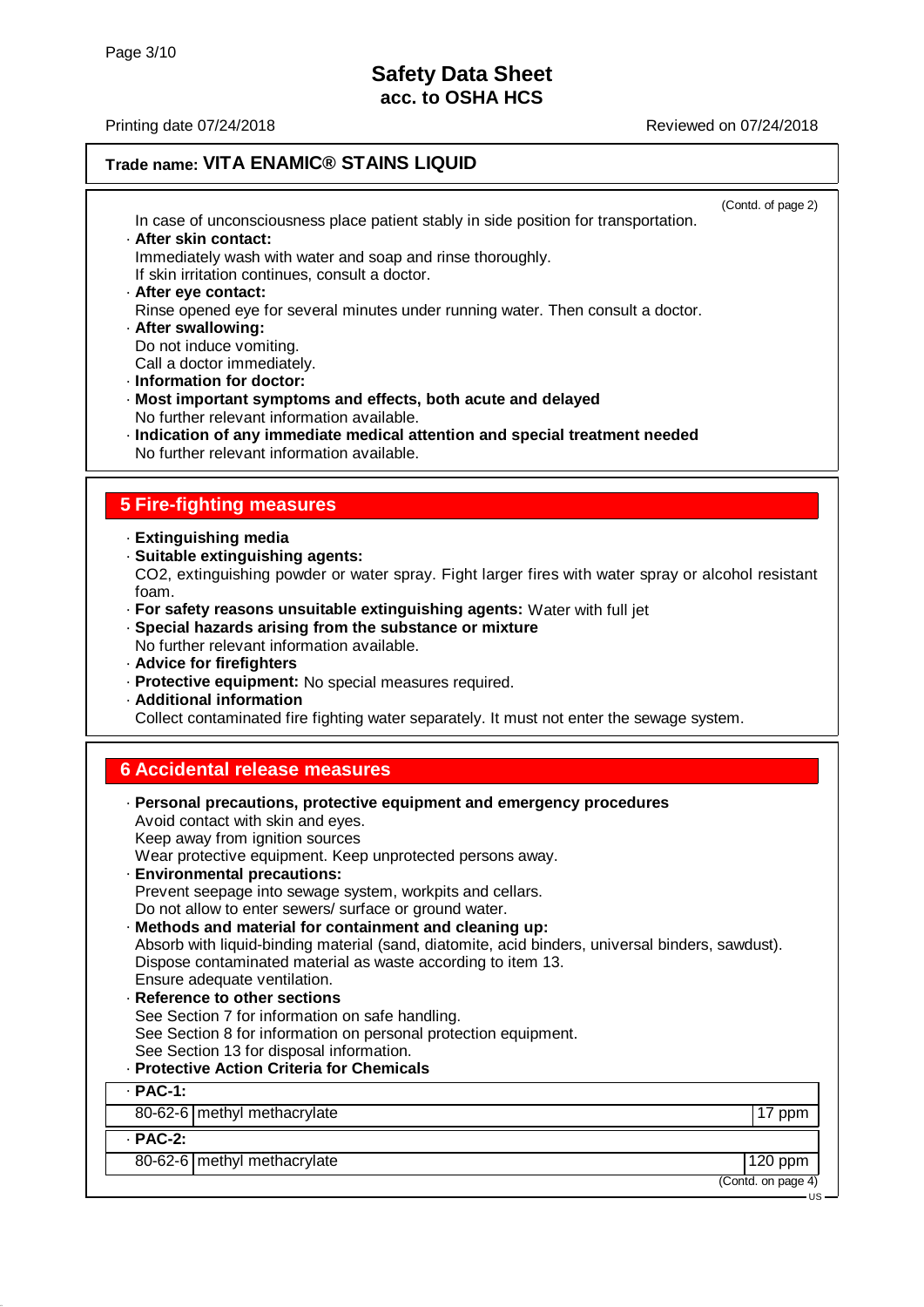Printing date 07/24/2018 **Printing date 07/24/2018** Reviewed on 07/24/2018

(Contd. of page 3)

## **Trade name: VITA ENAMIC® STAINS LIQUID**

· **PAC-3:**

80-62-6 | methyl methacrylate 570 ppm

# **7 Handling and storage**

#### · **Handling:**

- · **Precautions for safe handling** Avoid contact with skin and eyes. Ensure good ventilation/exhaustion at the workplace. Prevent formation of aerosols.
- · **Information about protection against explosions and fires:** Keep ignition sources away - Do not smoke. Protect against electrostatic charges.
- · **Conditions for safe storage, including any incompatibilities**
- · **Storage:**
- · **Requirements to be met by storerooms and receptacles:**

Store between 15 °C and 30 °C in a dry and well ventilated place. Avoid temperatures exceeding 50 °C or falling below 5 °C. Protect against sunlight.

Store in a cool location.

- · **Information about storage in one common storage facility:** Not required.
- · **Further information about storage conditions:**

Store in cool, dry conditions in well sealed receptacles.

· **Specific end use(s)** No further relevant information available.

## **8 Exposure controls/personal protection**

· **Additional information about design of technical systems:** No further data; see item 7.

- · **Control parameters**
- · **Components with limit values that require monitoring at the workplace:**

### **80-62-6 methyl methacrylate**

- PEL Long-term value: 410 mg/m<sup>3</sup>, 100 ppm
- REL Long-term value: 410 mg/m<sup>3</sup>, 100 ppm
- TLV Short-term value:  $410 \text{ mg/m}^3$ , 100 ppm Long-term value: 205 mg/m<sup>3</sup>, 50 ppm DSEN

· **Additional information:** The lists that were valid during the creation were used as basis.

- · **Exposure controls**
- · **Personal protective equipment:**
- · **General protective and hygienic measures:** Keep away from foodstuffs, beverages and feed. Immediately remove all soiled and contaminated clothing. Wash hands before breaks and at the end of work.
- Avoid contact with the eyes and skin.
- · **Breathing equipment:**

In case of brief exposure or low pollution use respiratory filter device. In case of intensive or longer exposure use respiratory protective device that is independent of circulating air.

(Contd. on page 5)

 $-11S$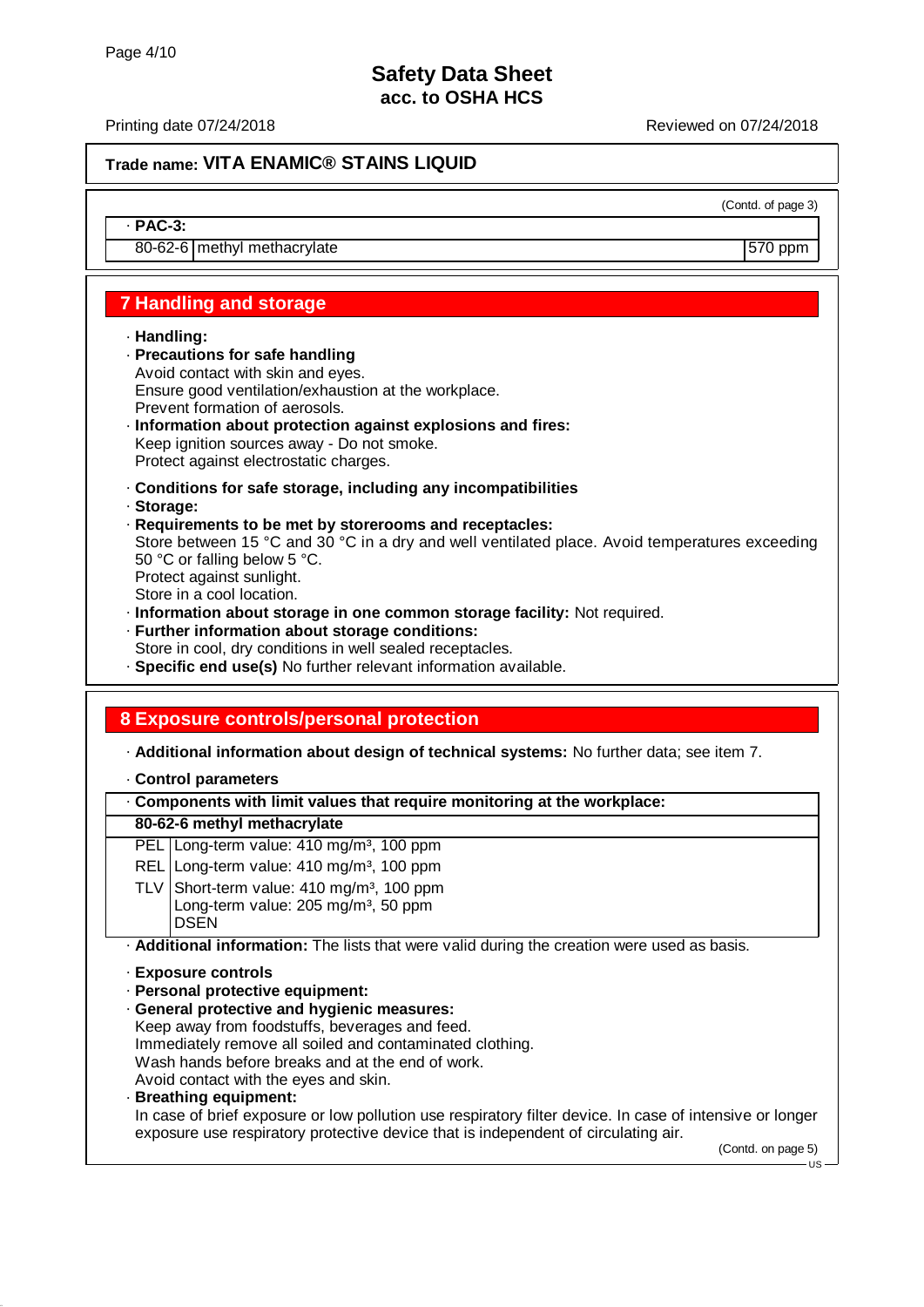## **Trade name: VITA ENAMIC® STAINS LIQUID**

(Contd. of page 4)

#### · **Protection of hands:**



Protective gloves

Protective gloves should be changed regularly, especially after intensive contact with the product. For every workplace a suitable type of protective gloves must be selected.

The glove material has to be impermeable and resistant to the product/ the substance/ the preparation.

#### · **Material of gloves**

Butyl rubber ( 0,7 mm) EN 374

As there are many different conditions in every day work these indications can only serve as an aid to orientation for the selection of suitable gloves for the handling of chemical products. By no means they can replace qualifying examinations by the end-user.

Diese Empfehlung gilt nur für das im Sicherheitsdatenblatt genannte Produkt. Bei Vermischung mit anderen Substanzen und bei von der EN 374 abweichenden Bedingungen müssen Sie sich an den Hersteller von CE-genehmigten Handschuhen wenden.

The selection of the suitable gloves does not only depend on the material, but also on further marks of quality and varies from manufacturer to manufacturer. As the product is a preparation of several substances, the resistance of the glove material can not be calculated in advance and has therefore to be checked prior to the application.

#### · **Penetration time of glove material**

The exact break trough time has to be found out by the manufacturer of the protective gloves and has to be observed.

The determined penetration times according to EN 374 part III are not performed under practical conditions. Therefore a maximum wearing time, which corresponds to 50% of the penetration time, is recommended.

· **Eye protection:**



Tightly sealed goggles

· **Body protection:** Protective work clothing

| 9 Physical and chemical properties<br>· Information on basic physical and chemical properties<br>· General Information |                                    |                    |
|------------------------------------------------------------------------------------------------------------------------|------------------------------------|--------------------|
| · Appearance:<br>Form:                                                                                                 | <b>Fluid</b>                       |                    |
| Color:                                                                                                                 | Yellow tint                        |                    |
| · Odor:                                                                                                                | Characteristic                     |                    |
| · Odor threshold:                                                                                                      | Not determined.                    |                    |
| · pH-value:                                                                                                            | Not determined.                    |                    |
| · Change in condition<br><b>Melting point/Melting range:</b><br><b>Boiling point/Boiling range:</b>                    | Undetermined.<br>101 °C (213.8 °F) |                    |
| · Flash point:                                                                                                         | 10 °C (50 °F)                      |                    |
| · Flammability (solid, gaseous):                                                                                       | Not applicable.                    |                    |
|                                                                                                                        |                                    | (Contd. on page 6) |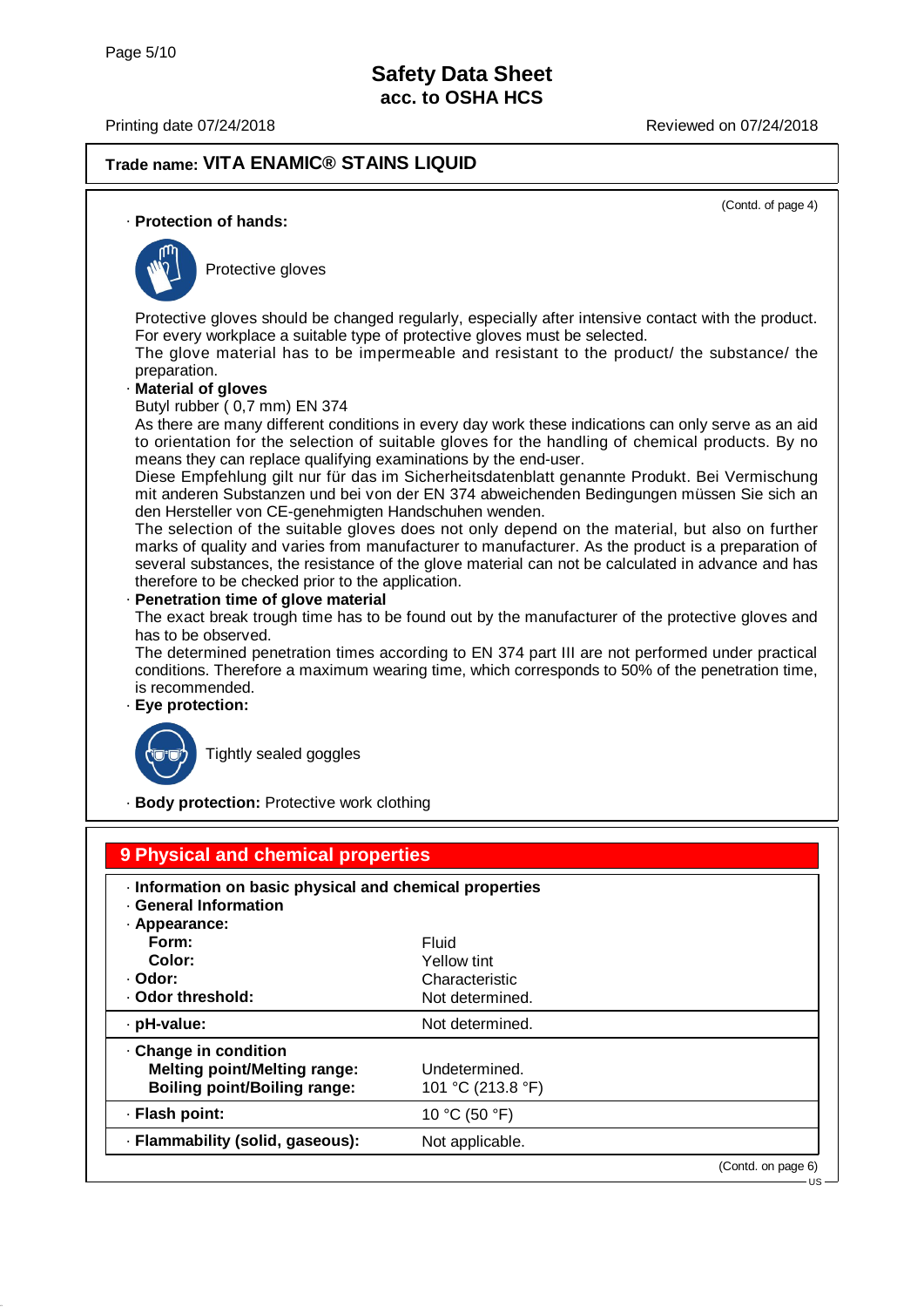### Printing date 07/24/2018 **Printing date 07/24/2018** Reviewed on 07/24/2018

### **Trade name: VITA ENAMIC® STAINS LIQUID**

|                                                                                                  | (Contd. of page 5)                                                                                |  |  |  |
|--------------------------------------------------------------------------------------------------|---------------------------------------------------------------------------------------------------|--|--|--|
| · Ignition temperature:                                                                          | 430 °C (806 °F)                                                                                   |  |  |  |
| · Decomposition temperature:                                                                     | Not determined.                                                                                   |  |  |  |
| · Auto igniting:                                                                                 | Product is not selfigniting.                                                                      |  |  |  |
| Danger of explosion:                                                                             | Product is not explosive. However, formation of<br>explosive air/vapor mixtures are possible.     |  |  |  |
| · Explosion limits:<br>Lower:<br>Upper:<br>. Oxidizing properties                                | $2.1$ Vol %<br>12.5 Vol %<br>Not determined                                                       |  |  |  |
| · Vapor pressure at 20 °C (68 °F):                                                               | 47 hPa (35.3 mm Hg)                                                                               |  |  |  |
| $\cdot$ Density at 20 °C (68 °F):<br>· Relative density<br>· Vapor density<br>· Evaporation rate | 0.97 g/cm <sup>3</sup> (8.09465 lbs/gal)<br>Not determined.<br>Not determined.<br>Not determined. |  |  |  |
| · Solubility in / Miscibility with<br>Water:                                                     | Not miscible or difficult to mix.                                                                 |  |  |  |
| · Partition coefficient (n-octanol/water): Not determined.                                       |                                                                                                   |  |  |  |
| · Viscosity:<br>Dynamic:<br>Kinematic:                                                           | Not determined.<br>Not determined.                                                                |  |  |  |
| · Solvent content:                                                                               |                                                                                                   |  |  |  |
| Solids content:<br>Other information                                                             | $0.0\%$<br>No further relevant information available.                                             |  |  |  |

## **10 Stability and reactivity**

· **Reactivity** No dangerous reactions if used according to specifications

- · **Chemical stability** Stable if used according to specifications · **Thermal decomposition / conditions to be avoided:**
- Protect from heat and direct sunlight.

No decomposition if used according to specifications.

- · **Possibility of hazardous reactions** No dangerous reactions known.
- · **Conditions to avoid** No further relevant information available.
- · **Incompatible materials:** No further relevant information available.
- · **Hazardous decomposition products:** No dangerous decomposition products known.

## **11 Toxicological information**

### · **Information on toxicological effects**

- · **Acute toxicity:**
- · **Primary irritant effect:**
- · **on the skin:** Irritant to skin and mucous membranes.
- · **on the eye:** Irritating effect.
- · **Sensitization:** Sensitization possible through skin contact.

(Contd. on page 7)

 $\overline{\mathbf{H}}$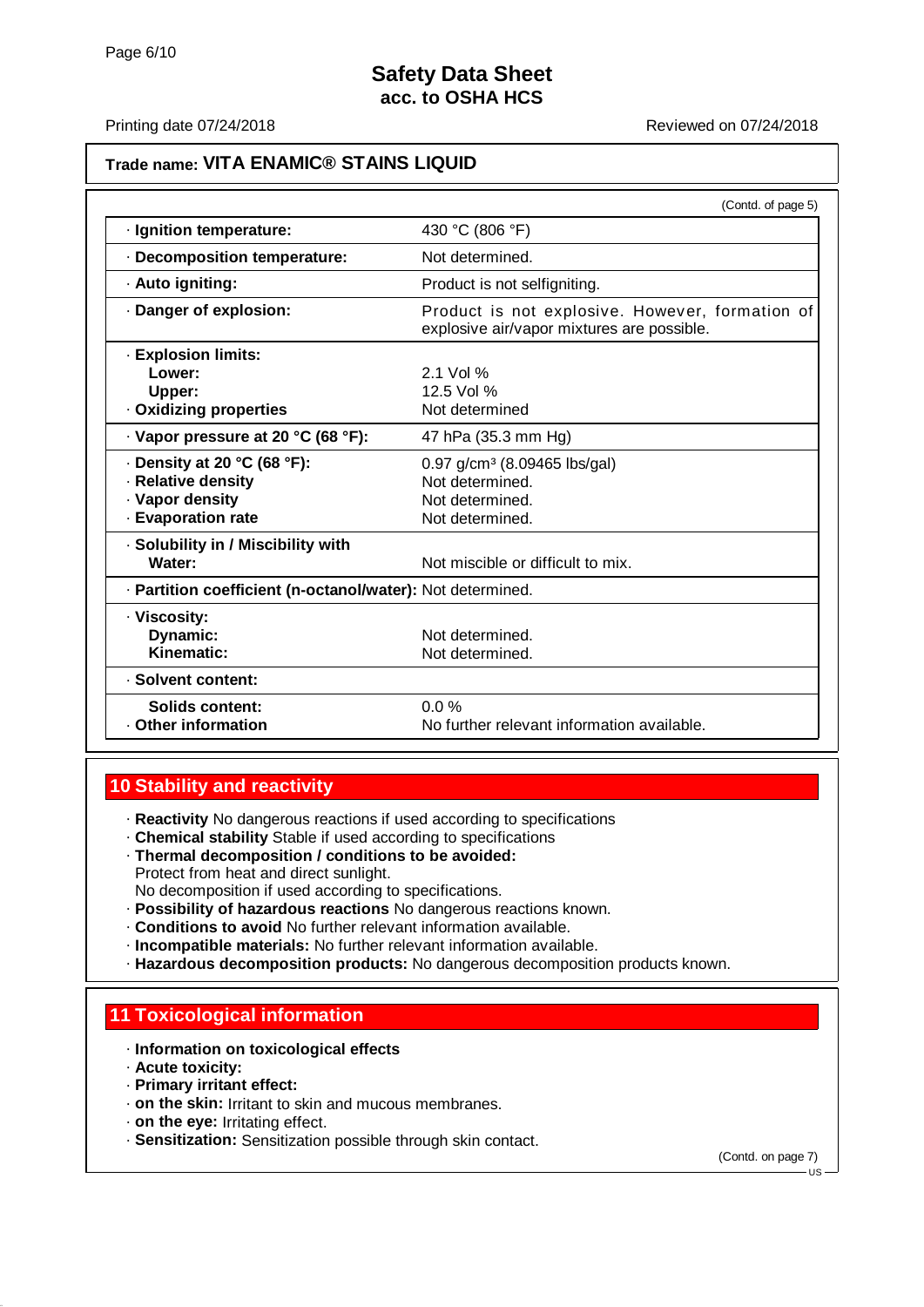## **Trade name: VITA ENAMIC® STAINS LIQUID**

(Contd. of page 6)

#### · **Additional toxicological information:**

The product shows the following dangers according to internally approved calculation methods for preparations:

Irritant

#### · **Carcinogenic categories**

### · **IARC (International Agency for Research on Cancer)**

80-62-6 | methyl methacrylate 3

#### · **NTP (National Toxicology Program)**

None of the ingredients is listed.

#### · **OSHA-Ca (Occupational Safety & Health Administration)**

None of the ingredients is listed.

## **12 Ecological information**

#### · **Toxicity**

- · **Aquatic toxicity:** No further relevant information available.
- · **Persistence and degradability** No further relevant information available.
- · **Behavior in environmental systems:**
- · **Bioaccumulative potential** No further relevant information available.
- · **Mobility in soil** No further relevant information available.
- · **Additional ecological information:**
- · **General notes:**

Do not allow product to reach ground water, water course or sewage system, even in small quantities.

Danger to drinking water if even extremely small quantities leak into the ground.

### · **Results of PBT and vPvB assessment**

- · **PBT:** Not applicable.
- · **vPvB:** Not applicable.
- · **Other adverse effects** No further relevant information available.

### **13 Disposal considerations**

- · **Waste treatment methods**
- · **Recommendation:**

Must not be disposed of together with household garbage. Do not allow product to reach sewage system.

Disposal must be made according to official regulations.

- · **Uncleaned packagings:**
- · **Recommendation:** Disposal must be made according to official regulations.

# **14 Transport information**

· **UN proper shipping name**

- · **UN-Number**
- · **DOT, ADR, IMDG, IATA** UN1247

**DOT, IMDG, IATA** METHYL METHACRYLATE MONOMER, STABILIZED, SOLUTION

(Contd. on page 8)

 $\overline{110}$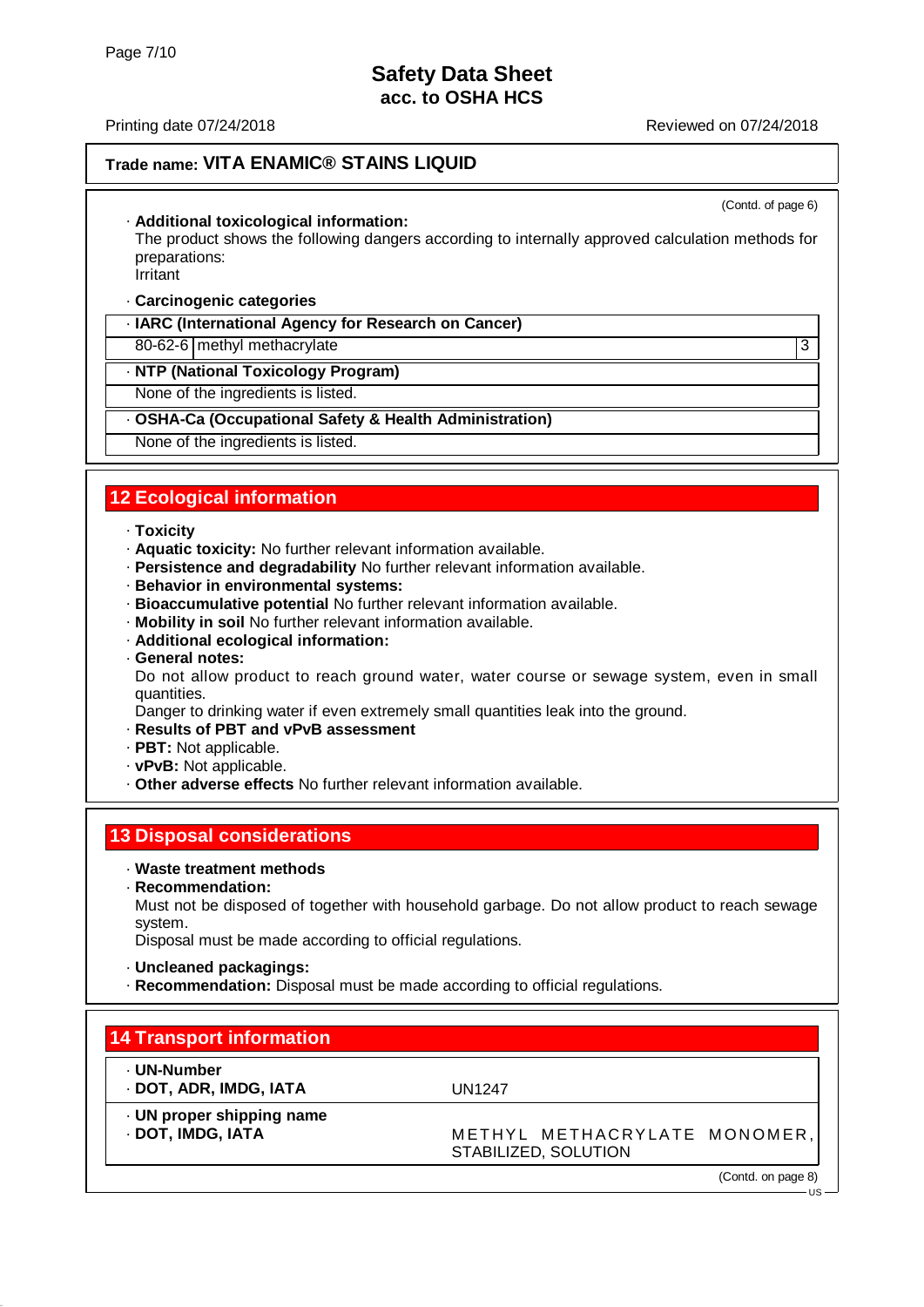| Trade name: VITA ENAMIC <sup>®</sup> STAINS LIQUID                                  |                                                                                                                       |  |  |  |
|-------------------------------------------------------------------------------------|-----------------------------------------------------------------------------------------------------------------------|--|--|--|
|                                                                                     | (Contd. of page 7)                                                                                                    |  |  |  |
| $·$ ADR                                                                             | 1247 METHYLMETHACRYLAT, MONOMER,<br>STABILISIERT, LÖSUNG                                                              |  |  |  |
| · Transport hazard class(es)                                                        |                                                                                                                       |  |  |  |
| $\cdot$ DOT                                                                         |                                                                                                                       |  |  |  |
|                                                                                     |                                                                                                                       |  |  |  |
| · Class<br>· Label                                                                  | 3 Flammable liquids<br>З                                                                                              |  |  |  |
| · ADR, IMDG, IATA                                                                   |                                                                                                                       |  |  |  |
|                                                                                     |                                                                                                                       |  |  |  |
| · Class<br>· Label                                                                  | 3 Flammable liquids<br>3                                                                                              |  |  |  |
| · Packing group<br>· DOT, ADR, IMDG, IATA                                           | Ш                                                                                                                     |  |  |  |
| · Environmental hazards:<br>· Marine pollutant:                                     | <b>No</b>                                                                                                             |  |  |  |
| Special precautions for user                                                        | Warning: Flammable liquids                                                                                            |  |  |  |
| · Danger code (Kemler):<br><b>EMS Number:</b>                                       | 339<br>$F-E$ , $S-D$                                                                                                  |  |  |  |
| <b>Stowage Category</b>                                                             | в                                                                                                                     |  |  |  |
| · Stowage Code                                                                      | SW2 Clear of living quarters.                                                                                         |  |  |  |
| · Transport in bulk according to Annex II of<br><b>MARPOL73/78 and the IBC Code</b> | Not applicable.                                                                                                       |  |  |  |
| - Transport/Additional information:                                                 |                                                                                                                       |  |  |  |
| $·$ ADR<br>- Excepted quantities (EQ)                                               | Code: E2<br>Maximum net quantity per inner packaging: 30 ml<br>Maximum net quantity per outer packaging: 500 ml       |  |  |  |
| · IMDG<br>· Limited quantities (LQ)<br>· Excepted quantities (EQ)                   | 1L<br>Code: E2<br>Maximum net quantity per inner packaging: 30 ml<br>Maximum net quantity per outer packaging: 500 ml |  |  |  |
| · UN "Model Regulation":                                                            | UN 1247 METHYL METHACRYLATE MONOMER,<br>STABILIZED, 3, II                                                             |  |  |  |
|                                                                                     | US                                                                                                                    |  |  |  |

(Contd. on page 9)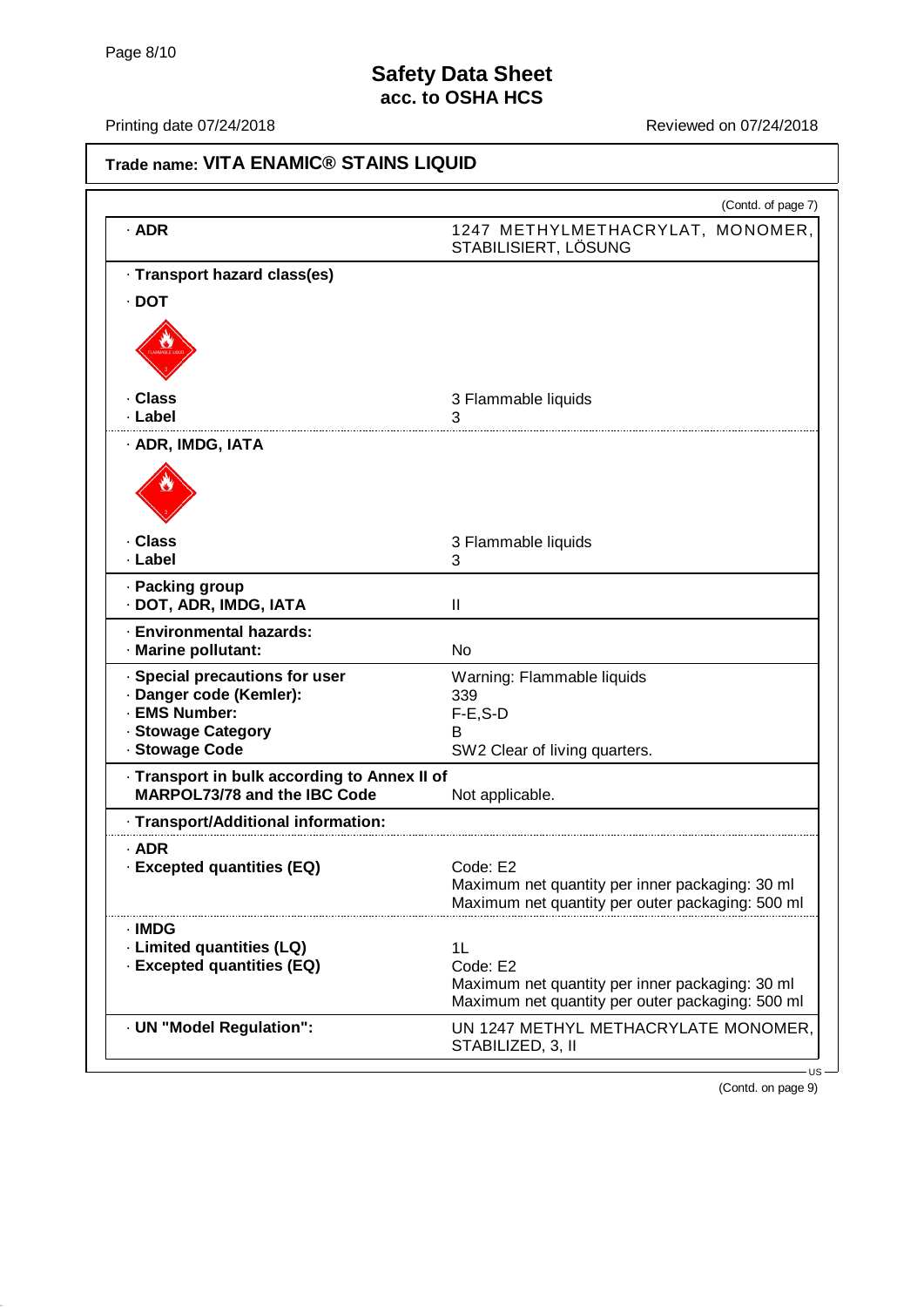Printing date 07/24/2018 **Printing date 07/24/2018** Reviewed on 07/24/2018

## **Trade name: VITA ENAMIC® STAINS LIQUID**

#### (Contd. of page 8)

## **15 Regulatory information**

· **Safety, health and environmental regulations/legislation specific for the substance or mixture**

· **Sara**

· **Section 355 (extremely hazardous substances):**

None of the ingredient is listed.

- · **Section 313 (Specific toxic chemical listings):**
- 80-62-6 methyl methacrylate
- · **TSCA (Toxic Substances Control Act):**

All ingredients are listed.

- · **Proposition 65**
- · **Chemicals known to cause cancer:**

None of the ingredients is listed.

- · **Chemicals known to cause reproductive toxicity for females:**
- None of the ingredients is listed.
- · **Chemicals known to cause reproductive toxicity for males:**

None of the ingredients is listed.

· **Chemicals known to cause developmental toxicity:**

None of the ingredients is listed.

#### · **Cancerogenity categories**

- · **EPA (Environmental Protection Agency)**
- 80-62-6 methyl methacrylate E, NL
- · **TLV (Threshold Limit Value established by ACGIH)**
- 80-62-6 methyl methacrylate A4
- · **MAK (German Maximum Workplace Concentration)**

None of the ingredients is listed.

- · **NIOSH-Ca (National Institute for Occupational Safety and Health)**
- None of the ingredients is listed.

· **GHS label elements**

- The product is classified and labeled according to the Globally Harmonized System (GHS).
- · **Hazard pictograms**



- · **Signal word** Danger
- · **Hazard-determining components of labeling:** methyl methacrylate Diphenyl(2,4,6-trimethylbenzoyl)phosphinoxide aromatic urethane acrylate
- · **Hazard statements** Highly flammable liquid and vapor. Causes skin irritation. Causes serious eye irritation.

(Contd. on page 10)